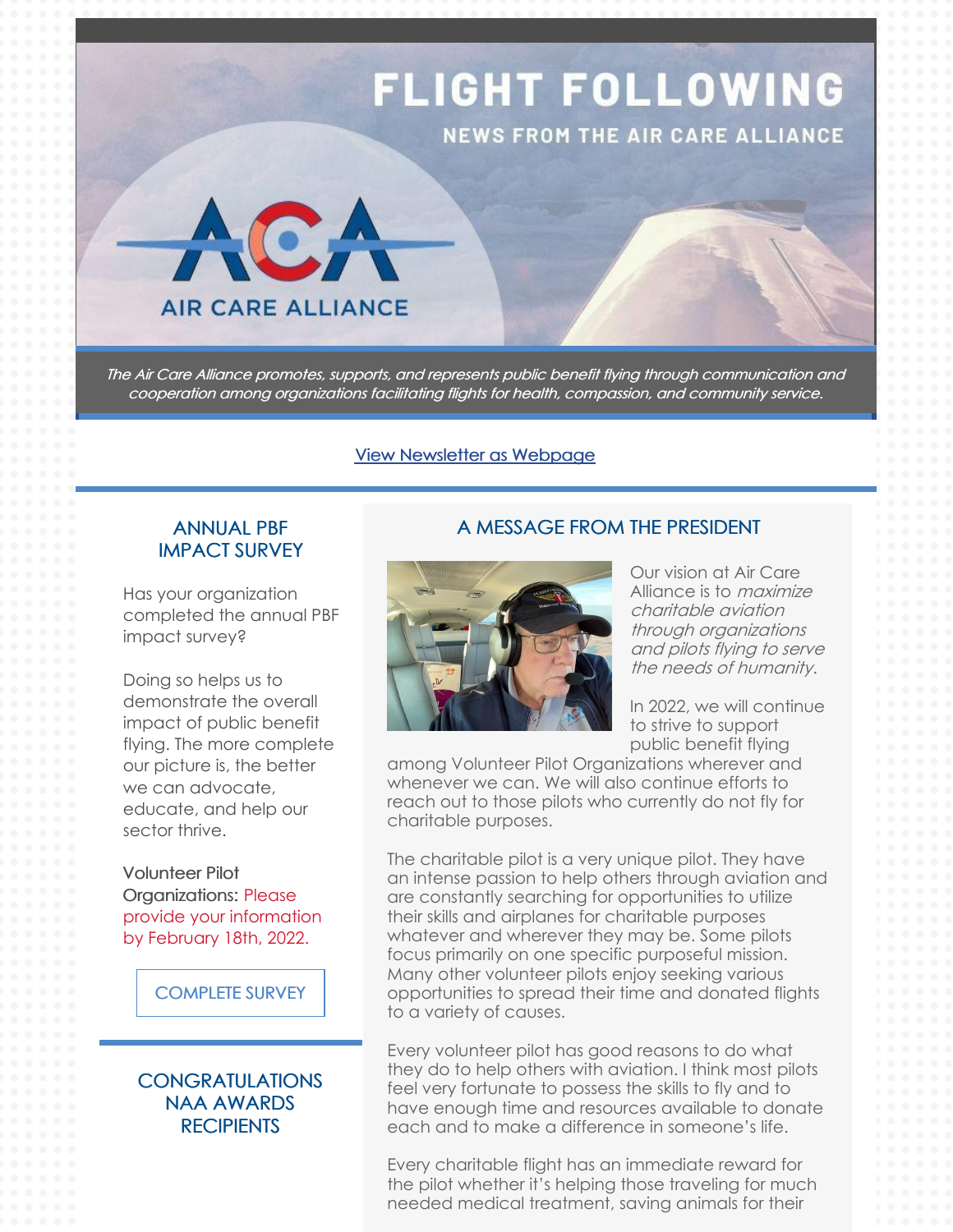

On December 6th, 2021, the National Aeronautic Association's Fall Awards Ceremony was held near Washington DC. ACA in conjunction with NAA presented the Public Benefit Flying Awards.

#### View [photos](https://nationalaeronauticassociation.shutterfly.com/10384) from the event here.

Our warmest congratulations to all of the Public Benefit Flying Award Recipients!

future families, providing life saving medical supplies for those in need especially following tragic disasters, and the list goes on. Charitable aviation may not be for every pilot, but for those who do volunteer, it can become the primary reason they want to fly and fly often.

I firmly believe there are thousands of pilots nationwide who have not yet had the opportunity to help others with aviation in a consistent manner. Air Care Alliance will be doing all we can to connect with those pilots as a starting point and then guide them towards ACA member organizations and their missions. We believe these efforts will provide additional benefit and support for VPOs, for these emerging volunteer pilots and for all those recipients of the outstanding generosity that exists every day in charitable aviation.

Jim Hesseman, President Air Care Alliance

## 2022 AIR CARE CONFERENCE



After 2 years without an in-person conference, we are happy to announce the AIR CARE Conference is officially on for 2022--albeit with a later than usual date.

#### AIR CARE 2022 September 30 - Oct 1, 2022 Hosted in Southern California by ACA Member Group Angel Flight West

This annual conference provides an opportunity for those involved in public benefit flying to meet and share ideas, improving our missions of service.

More details to come, but for now, save the date!

Have an idea for a conference topic you'd like to discuss? Please email us at: k.luke@aircarealliance.org

## BEWARE CALL SIGN MISMATCH

Many volunteer pilots use special call signs on their volunteer flights. Whether you use the call sign "Compassion" (CMF) , "Angel Flight" (NGF), "Aerobridge" (BGE), "Pals Hope" (PLZ), or any other call sign that is not the aircraft's registration number, you must be careful to avoid "Callsign Mismatch" (CSMM).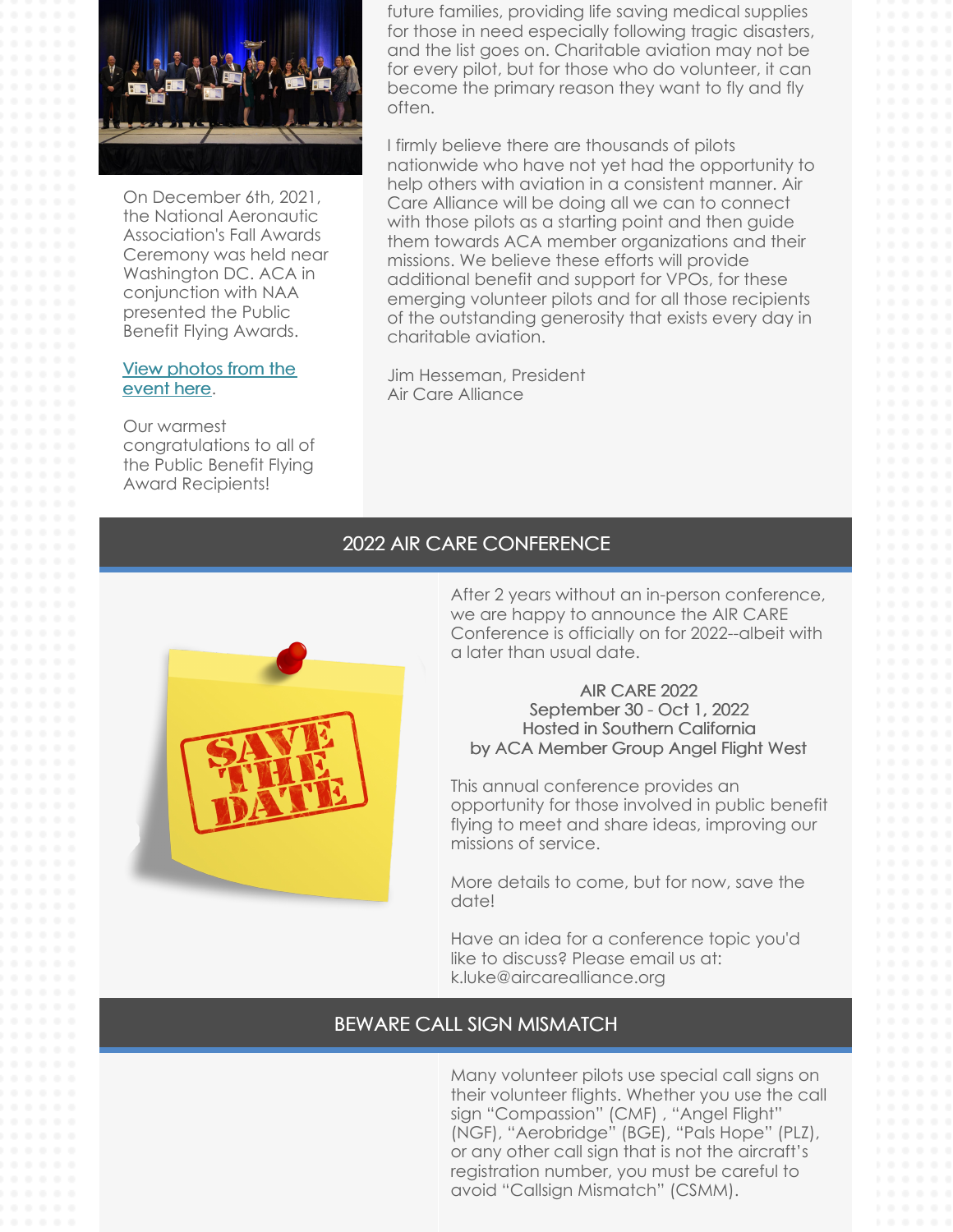Learn what it is and how to avoid it here.



[LEARN](https://www.aircarealliance.org/news/beware-call-sign-mismatch/) MORE

## CALL FOR 2022 ENDEAVOR AWARDS NOMINATIONS



This opportunity is made possible by the generous sponsorship of Cirrus Aircraft.



Angel Flight West with the support of the Air Care Alliance is seeking nominations for two recipients of the 2022 Endeavor Awards.

You and your organization have the opportunity to nominate a pilot who exemplifies a personal contribution and commitment to charitable flying by volunteering their time, resources, and aircraft through your organization to help others.

The organizations represented by the awardees will each receive award grants at the value of \$ 10,000 along with a promo video, and the story of their work will be presented at the event on Friday, May 13, 2022.



#### MEMBER SPOTLIGHT





Volunteer Pilots Fly Nearly 1,000 [Endangered](https://generalaviationnews.com/2021/12/29/volunteer-pilots-fly-nearly-1000-endangered-birds-to-new-home/?utm_medium=email&utm_source=rasa_io&PostID=44730129&MessageRunDetailID=7516937940) Birds to New Home

Flying Club Steps Up Amidst Natural [Disaster](https://www.planeandpilotmag.com/news/the-latest/2021/12/03/flying-club-steps-up-amid-natural-disaster/)

This Mount Kisco CEO Pilots the Skies for [Veterans](https://westchestermagazine.com/life-style/business/scott-johnson-ceo-pilot/)

Pilots for Patients [Completes](https://www.myarklamiss.com/news/top-stories/pilots-for-patients-completes-major-milestone/) Major Milestone

Givers of GovCon Podcast: Dun & [Bradstreet's](https://washingtonexec.com/2021/11/givers-of-govcon-podcast-dun-bradstreets-tim-solms-and-the-veterans-airlift-command/) Tim Solms and the Veterans Airlift Command

[Volunteer](https://www.santafenewmexican.com/news/local_news/new-mexico-pilots-take-part-in-navajo-christmas-airlift/article_b12cb5ae-4634-11ec-a48e-c7b50eee963e.html) Pilots Transport Supplies to Navajo Nation

### THANK YOU TO OUR SUPPORTERS!